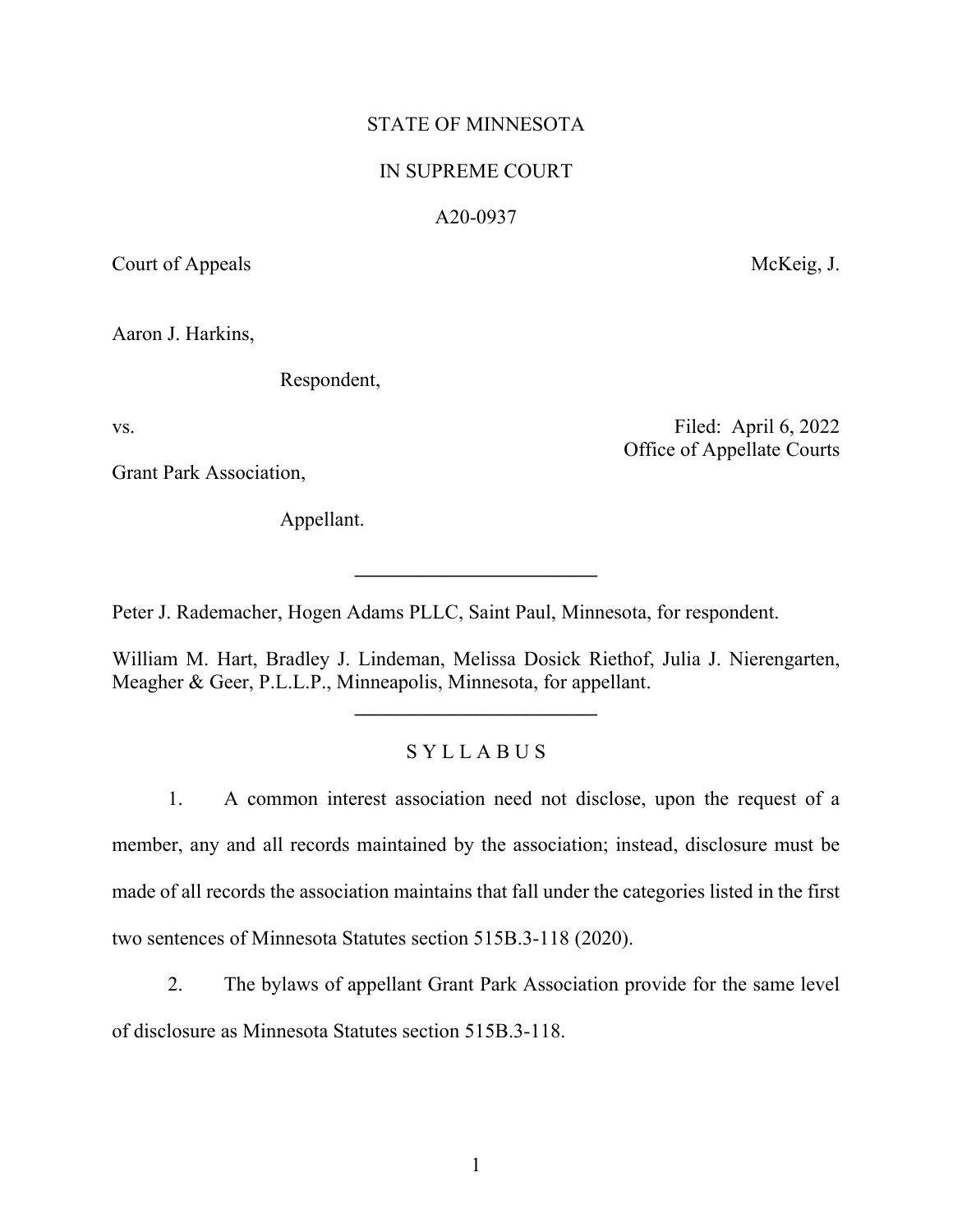3. The district court erred in granting the Association's motion for judgment on the pleadings, where the complaint sufficiently alleged that Minnesota Statutes section 515B.3-118 and the bylaws required disclosure of member e-mail addresses.

Affirmed.

## O P I N I O N

### MCKEIG, Justice.

This case involves the question of what records maintained by a common interest association must be disclosed to a member of the association under the Minnesota Common Interest Ownership Act of 1993, ch. 222, art. 1, § 1, 1993 Minn. Laws 881–953 (codified as amended at Minn. Stat. §§ 515B.1-101 to .4-118 (2020)) ("the Act"), and the association's bylaws. Respondent Aaron Harkins filed suit against appellant Grant Park Association ("the Association") after the Association failed to respond to his request for the postal and e-mail addresses of all members of the Association. Harkins alleged that the Association violated the Act and the Association's bylaws by not turning over the records. The district court granted the Association's motion for judgment on the pleadings. The court of appeals reversed and remanded, holding that Harkins stated a plausible claim for relief. We hold that an association must disclose all records that fall under the categories listed in Minnesota Statutes section 515B.3-118, including "records of membership" the association keeps, and that the Association's bylaws here require the same level of disclosure as the Act. We further hold that based on this construction of the Act and the bylaws, Harkins adequately pleaded his claims to survive a motion for judgment on the pleadings. Accordingly, we affirm the court of appeals.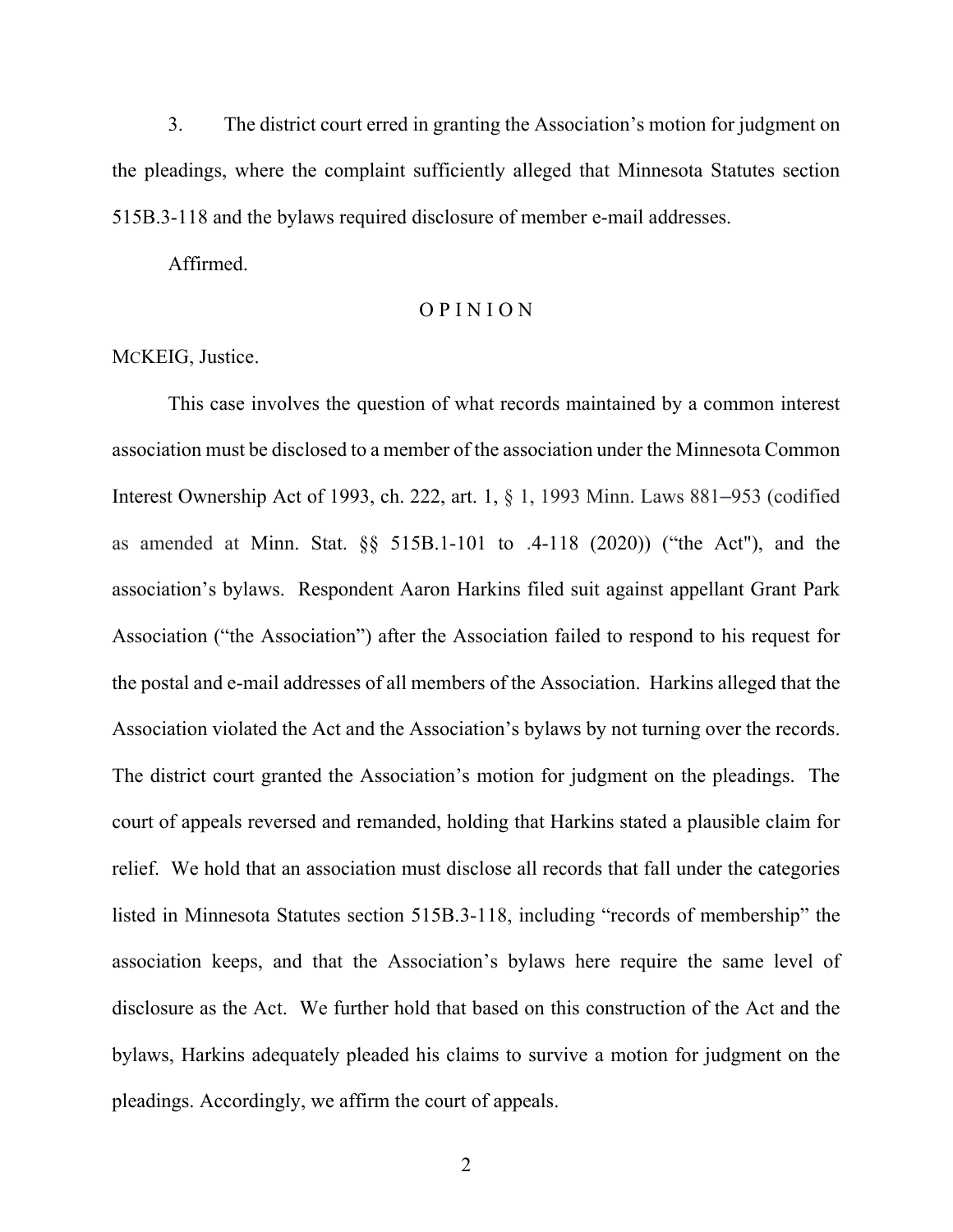#### **FACTS**

Aaron Harkins owns and resides in a property in Grant Park governed by the Association. The Association is a non-profit corporation that operates pursuant to the Minnesota Common Interest Ownership Act. Grant Park consists of approximately 323 units located in Minneapolis. The Association was created to administer and maintain the common elements of Grant Park for the benefit of its members.

On May 2, 2018, Harkins requested that the Association provide him with the names and contact information—including e-mail addresses—of all members of the Association. Harkins sought this contact information to solicit support for proposed amendments to the Association's bylaws. A board member replied on May 4, 2018, that the Association would supply the names and addresses of members but would not provide e-mail addresses. The Association did not send the names and addresses of members. Approximately 1 year later, on May 9, 2019, Harkins sent a "Final Request for Association Records," in which he again requested the names and contact information of the members. The Association responded approximately a week later with a list of names, but no physical or e-mail addresses.<sup>[1](#page-2-0)</sup>

Harkins filed a complaint with the district court in response. The complaint alleges that the Association violated the Act and the Association's bylaws by refusing to disclose postal and e-mail addresses of its members. Specifically, he argued that the Association was required to provide the contact information under Minn. Stat. § 515B.3-118, which

<span id="page-2-0"></span>At a February 13, 2020 motion hearing, the Association conceded that it would provide postal addresses to Harkins, but refused to disclose its members' e-mail addresses.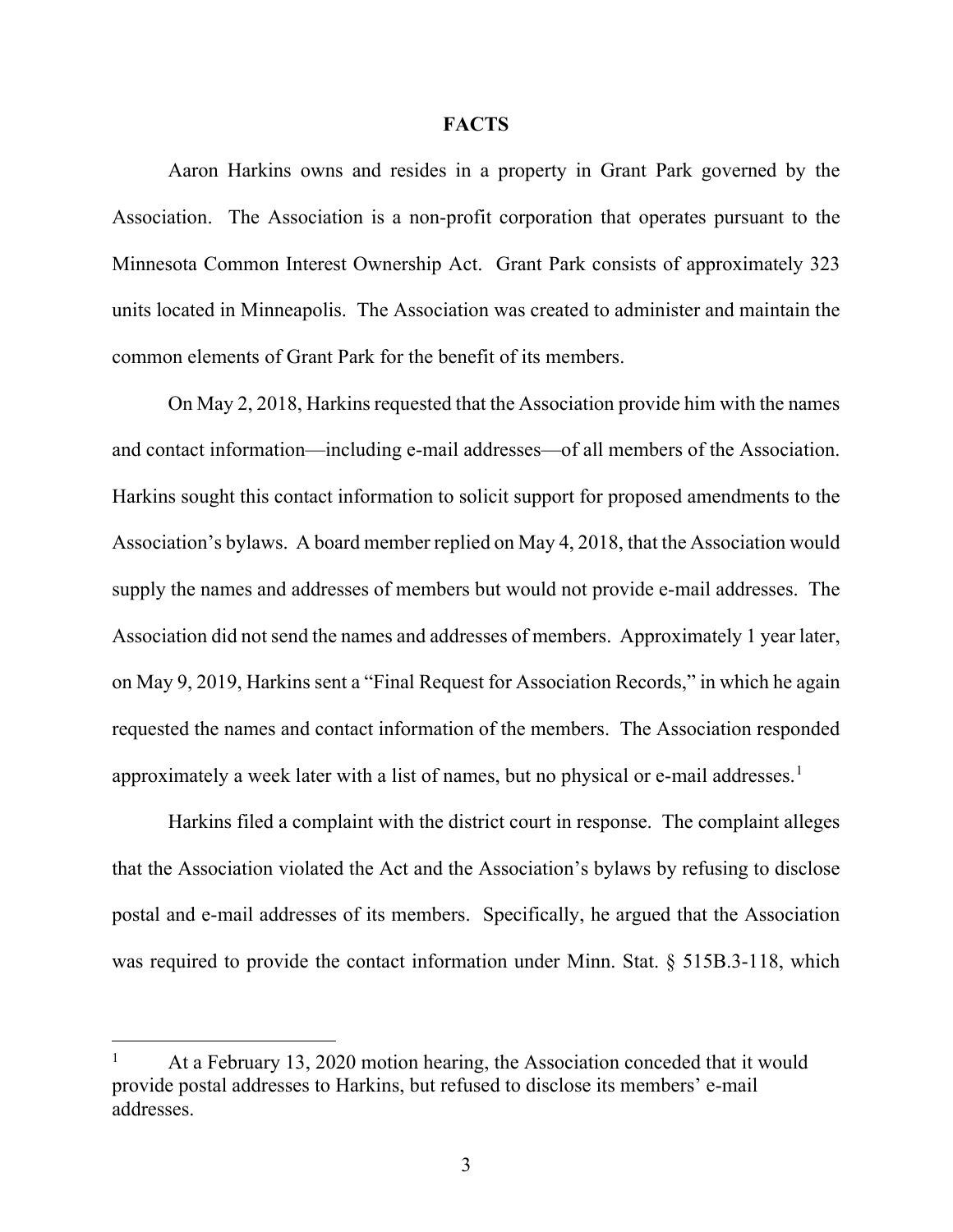provides that "[a]ll records, except records relating to information that was the basis for closing a board meeting . . . , shall be made reasonably available for examination by any unit owner." He also relied on a provision of the Association's bylaws which provides that "all Association records . . . shall be available for examination by Owners and Eligible Mortgagees for a proper purpose." Harkins sought declaratory, injunctive, and equitable relief in addition to attorney fees.

The Association brought a motion for judgment on the pleadings under Rule 12.03 of the Minnesota Rules of Civil Procedure. The district court granted the Association's motion, concluding that the phrase "all records" in the disclosure-related provision of Minn. Stat. § 515B.3-118 refers back to the first sentence of the section, which requires common interest associations to keep "adequate records of its membership" as well as other specified records. The district court further concluded that "all records" that the Association is required to disclose means disclosure of the "adequate records" the Association is required to maintain. Because the district court determined that the Association was not required to maintain member e-mail addresses, it held that Harkins was not entitled to obtain the e-mail addresses of the members. The district court also determined that Harkins is not entitled to the e-mail addresses under the Association's bylaws.

Harkins appealed and the court of appeals reversed and remanded. *Harkins v. Grant Park Ass'n*, No. A20-0937, 2021 WL 2069946, at \*6 (Minn. App. May 24, 2021). The court of appeals held that the term "all records" in Minn. Stat. § 515B.3-118 is not limited to "the minimum statutorily required" records the Association is required to maintain. *Id*.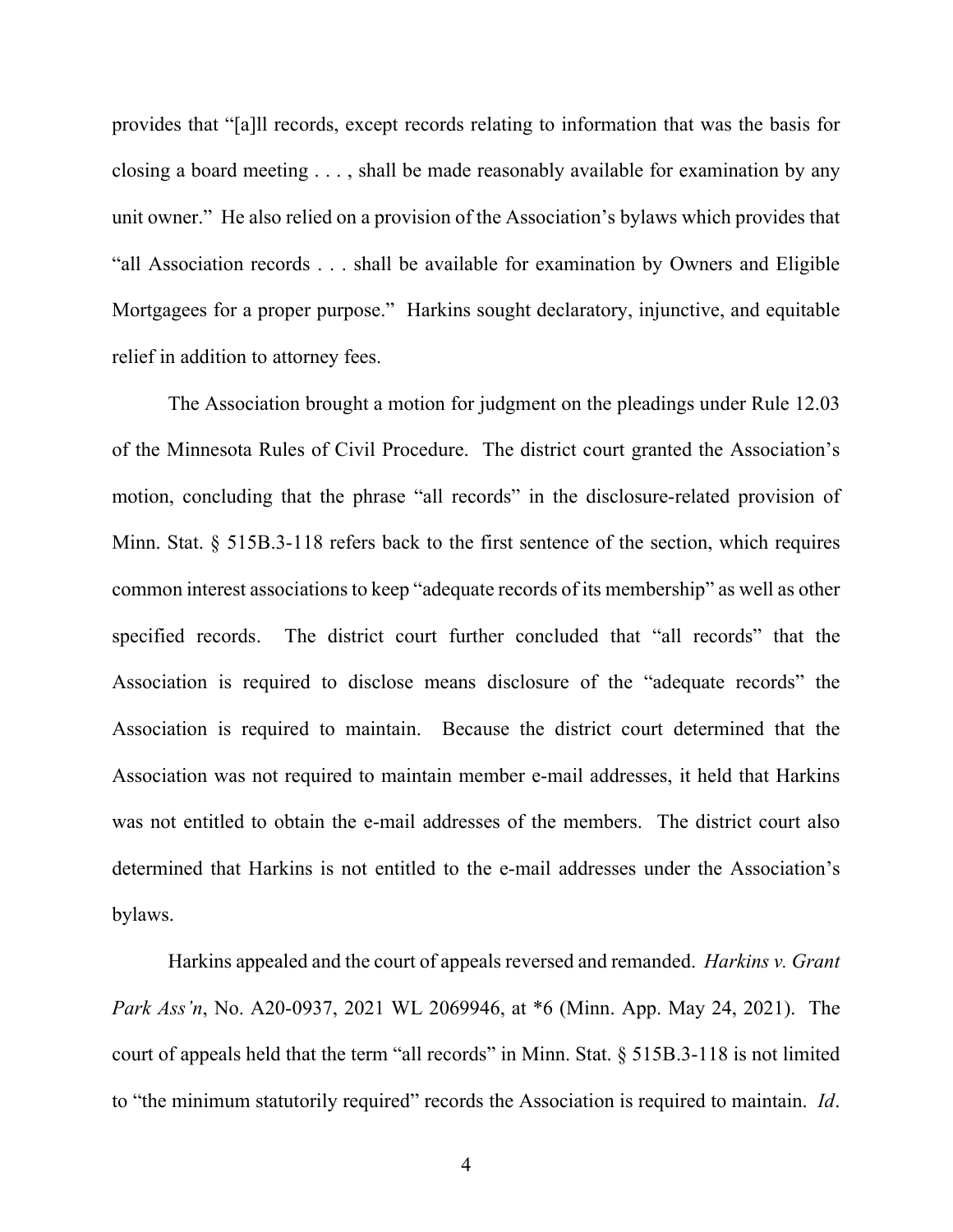at \*4*.* The court of appeals further concluded that the language of the bylaws was similar to that of the Act, and thus compelled a similar interpretation. *Id.* at \*6. Based on this reasoning and Harkins' assertion that the Association regularly conducts business through e-mail, the court of appeals determined that Harkins had pleaded a sufficient claim for violations of both the Act and the Association's bylaws. We granted the Association's petition for review.

## **ANALYSIS**

We review a district court's grant of a motion for judgment on the pleadings under Minn. R. Civ. P. 12.03 de novo "to determine whether the complaint sets forth a legally sufficient claim for relief." *Burt v. Rackner, Inc.*, 902 N.W.2d 448, 451 (Minn. 2017) (citation omitted) (internal quotation marks omitted). "A claim is legally sufficient if it is possible on any evidence which might be produced . . . to grant the relief demanded." *Abel v. Abbott Nw. Hosp.*, 947 N.W.2d 58, 68 (Minn. 2020) (citation omitted) (internal quotation marks omitted). In determining whether a claim is legally sufficient, we consider "only the facts alleged in the complaint, accepting those facts as true and drawing all reasonable inferences in favor of the nonmoving party." *Zutz v. Nelson*, 788 N.W.2d 58, 61 (Minn. 2010).

On appeal, the Association argues that the court of appeals erred in overturning the district court's dismissal. The Association claims that member e-mail addresses are not subject to disclosure under Minn. Stat. § 515B.3-118 or under the Association's bylaws. This assertion requires us to first construe the meaning of the statute and the meaning of the bylaws to then determine whether the complaint adequately set forth a claim that the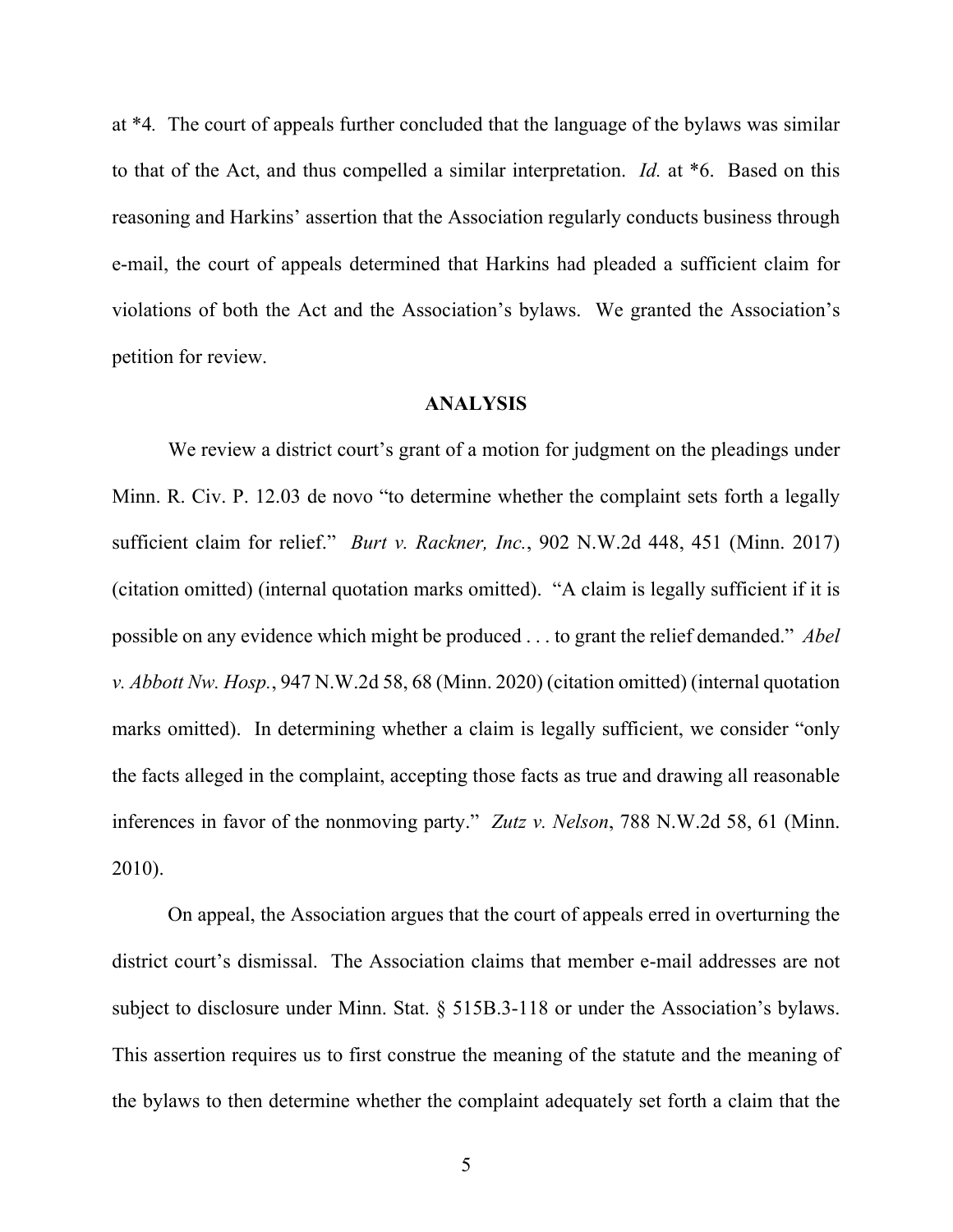Act and bylaws required disclosure of member e-mail addresses. We address each of these arguments in turn.

I.

Determining the scope of what records are required to be disclosed under Minn. Stat. § 515B.3-118 is a question of statutory interpretation that we review de novo. *Hyatt v. Anoka Police Dep't*, 691 N.W.2d 824, 826 (Minn. 2005).

The Act provides standard rules for the governing and maintenance of common interest associations. *See generally* Minn. Stat. §§ 515B.1-101 to .4-118. The Act includes the record disclosure provision at issue here. The Act addresses the record retention and record disclosure requirements as follows:

The association shall keep *adequate records* of its membership, unit owners meetings, board of directors meetings, committee meetings, contracts, leases and other agreements to which the association is a party, and material correspondence and memoranda relating to its operations. The association shall keep financial records sufficiently detailed to enable the association to comply with sections 515B.3-106(b) and 515B.4-107. *All records*, except records relating to information that was the basis for closing a board meeting under section 515B.3-103, paragraph (g), *shall be made reasonably available for examination by any unit owner or the unit owner's authorized agent*, subject to the applicable statutes. . . .

Minn. Stat. § 515B.3-118 (emphasis added).

At issue here is the meaning of the phrase requiring disclosure of "[a]ll records" specifically, whether "[a]ll records" means all records kept by an association as Harkins claims, all of the "adequate records" an association is required to keep under the Act as the Association maintains, or some other meaning.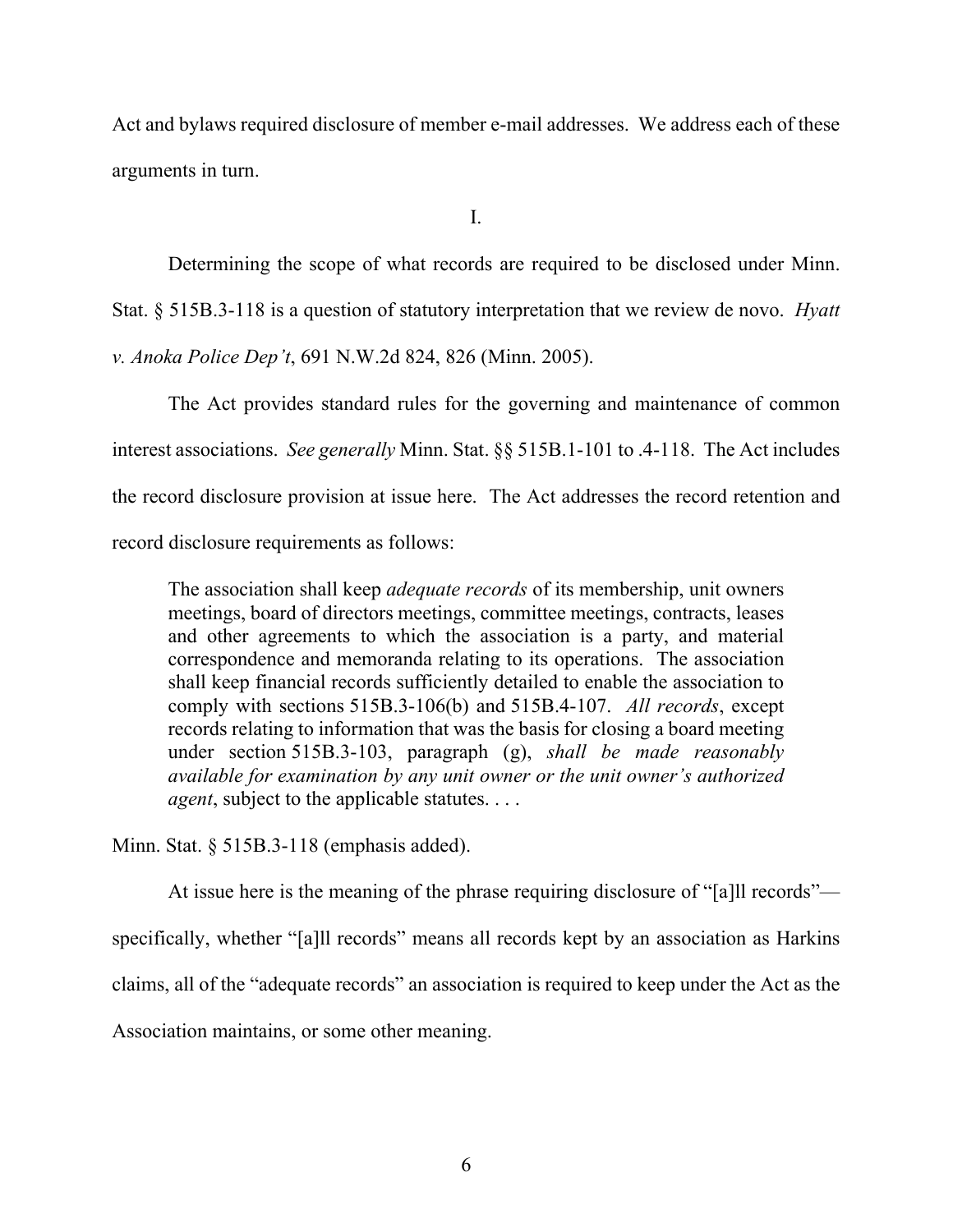"The object of all interpretation and construction of laws is to ascertain and effectuate the intention of the legislature." Minn. Stat.  $\S$  645.16 (2020). In interpreting a statute, we first examine its language to see if it is clear, and if so, we follow its plain meaning. *State v. Khalil*, 956 N.W.2d 627, 634 (Minn. 2021). If the statute is susceptible to more than one reasonable interpretation, it is ambiguous. *Id.* To make this determination, we analyze "the statute's text, structure, and punctuation." *Hagen v. Steven Scott Mgmt., Inc.*, 963 N.W.2d 164, 170 (Minn. 2021) (citations omitted) (internal quotation marks omitted). We construe words and phrases in the statute "according to rules of grammar and according to their common and approved usage." Minn. Stat.  $\S 645.08(1)$ (2020). "[I]f a statute is susceptible to only one reasonable interpretation, 'then we must apply the statute's plain meaning.' " *Cnty. of Dakota v. Cameron*, 839 N.W.2d 700, 705 (Minn. 2013) (quoting *Larson v. State*, 790 N.W.2d 700, 703 (Minn. 2010)). It is only if more than one reasonable interpretation exists that we turn to other tools to resolve the ambiguity. *See id*.

The interpretation advanced by Harkins is that "all records" means just that—the required disclosure of every document and all data retained by an association for any reason. When interpreting statutes, however, we do not examine provisions in isolation, but rather read phrases in light of their context. *Tapia v. Leslie*, 950 N.W.2d 59, 62 (Minn. 2020); *Laymon v. Minn. Premier Props.*, *LLC*, 913 N.W.2d 449, 453 (Minn. 2018) (providing that, when construing a statute, we consider context to define terms). Harkins' interpretation entirely ignores that the provision requiring disclosure of "all records" is directly preceded by a list specifically enumerating the categories for which a common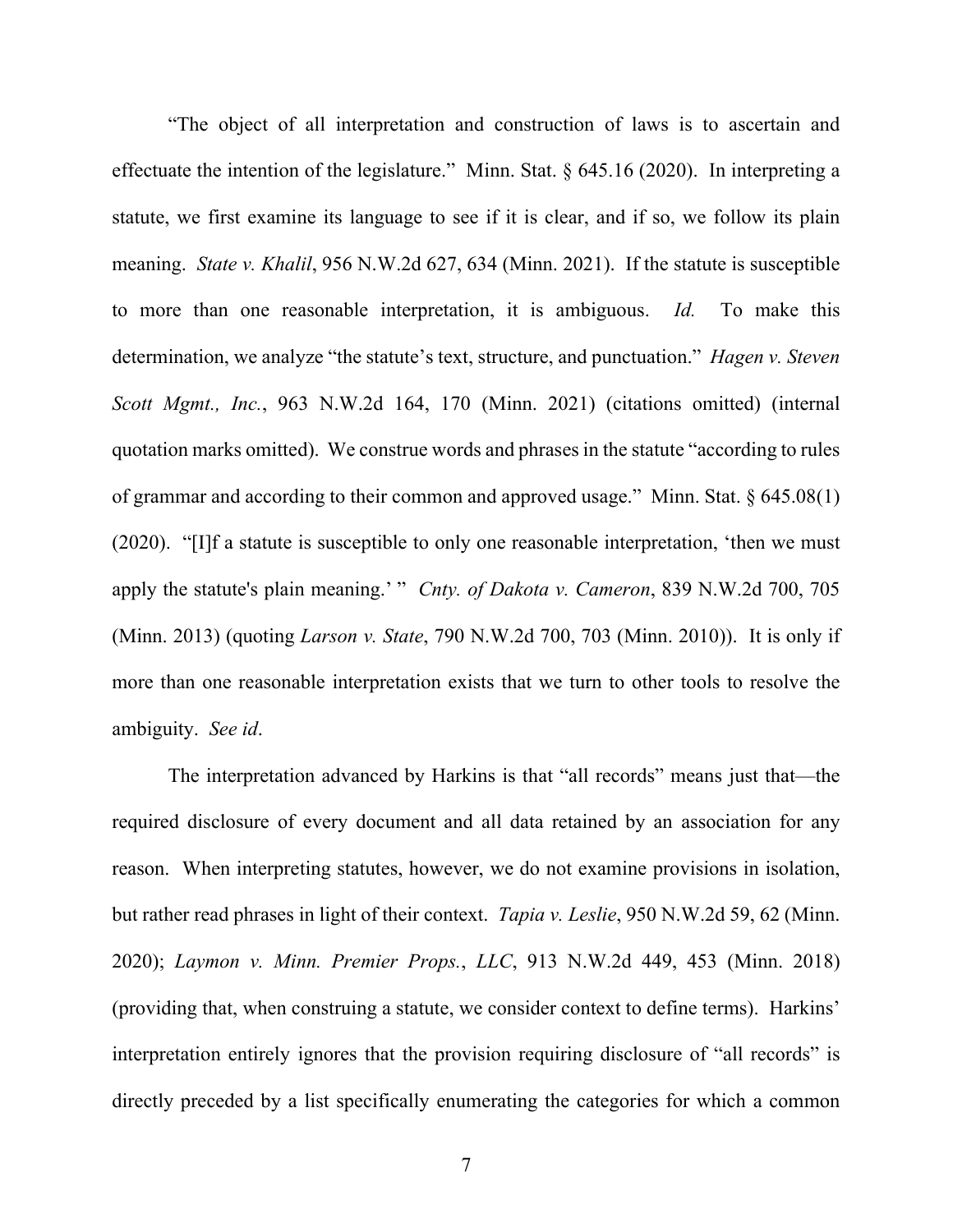interest organization must maintain records. *See* Minn. Stat. § 515B.3-118. To instead construe Minn. Stat. § 515B.3-118 as requiring the disclosure of *any* and *all* documents and data held by an association—entirely unmoored from the membership, meetings, contracts, and financial categories for which the same statutory section requires records be kept—would divorce the disclosure-related provision from the surrounding statutory context and is thus unreasonable.<sup>[2](#page-7-0)</sup>

The interpretation advanced by the Association is instead that "all records" in the disclosure-related provision refers exclusively to the "adequate records" and sufficientlydetailed financial records required to be kept under Minn. Stat. § 515B.3-118. The Association does not dispute that "all" means "without limitation," but insists that "all records" merely refers to all of the "adequate records" that the Association is required to keep under the statute. This reading, however, is contrary to the principle that when interpreting statutes, "we attempt to avoid interpretations that would render a word or phrase superfluous, void, or insignificant." *State v. Thompson*, 950 N.W.2d 65, 69 (Minn. 2020). To simply construe "*all* records" as synonymous with the earlier reference to "*adequate* records," fails to ensure both phrases are given effect and different meanings, and makes superfluous, void, and insignificant the Legislature's use of the word "all." The

<span id="page-7-0"></span><sup>&</sup>lt;sup>2</sup> The Association also argues that Harkins' broad interpretation of "all records" would allow members access to private documents of other members. Although Harkins may not be arguing for unfettered access to the condominium files of his neighbors for nefarious reasons or to pry into their personal lives, the reality that his interpretation could lead to that result further weighs against Harkins' interpretation, even if the requirement of Minn. Stat. § 515B.3-118 that disclosure is "subject to the applicable statutes" may provide some protection for highly sensitive information. *See*, *e.g.*, Minn. Stat. § 325E.59 (2020) (covering limits on use of social security numbers).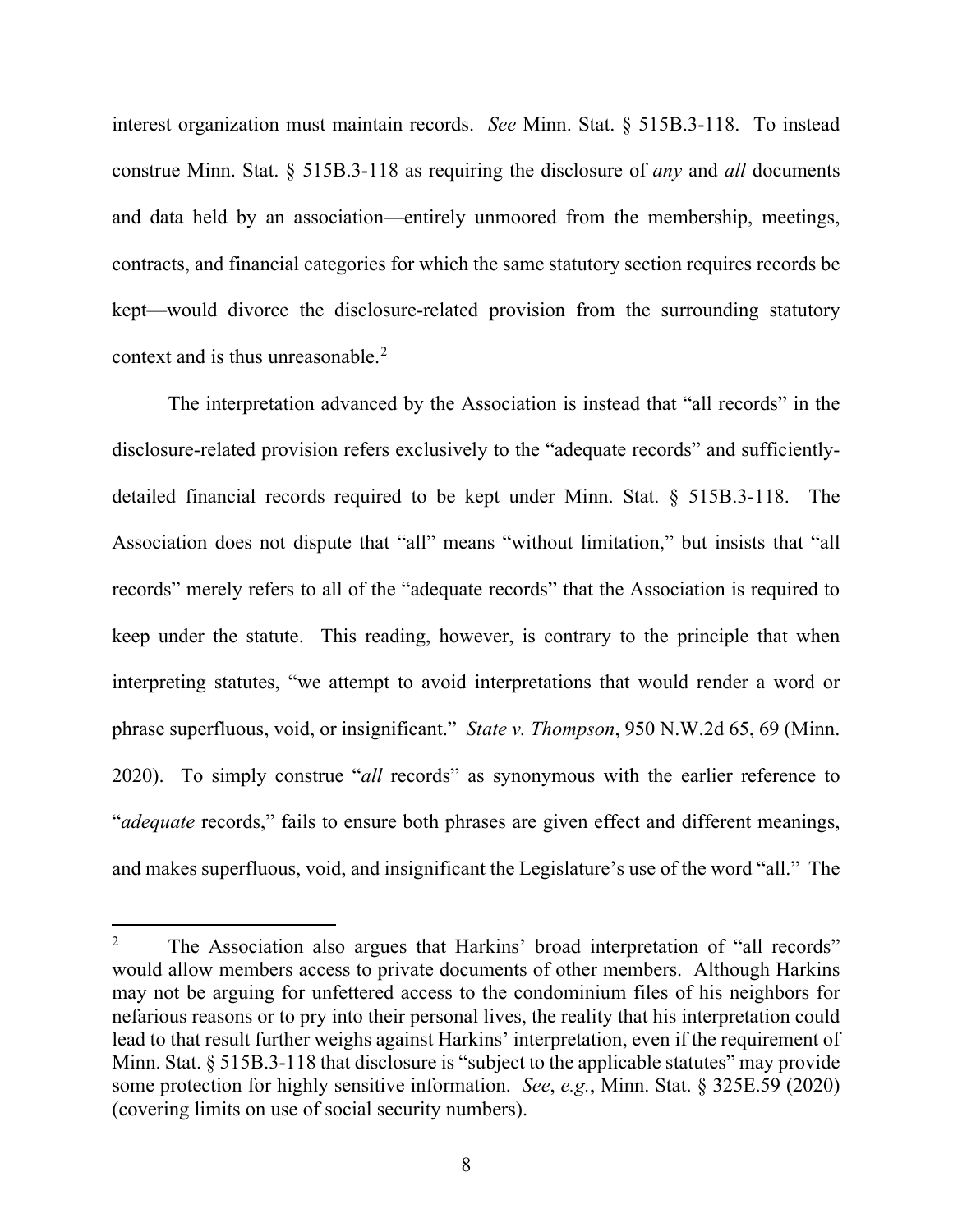Association's interpretation instead effectively inserts a reference to the "adequate records" referred to earlier in the statutory section. But the disclosure-related provision does not require that "all such adequate records" be disclosed. Instead, it refers to "all records." We "will not insert words or meanings that were intentionally or inadvertently omitted by the Legislature." *Bruton v. Smithfield Foods, Inc.*, 923 N.W.2d 661, 666 (Minn. 2019) (citation omitted) (internal quotation marks omitted). Accordingly, the Association's interpretation is also unreasonable.

A final interpretation recognizes both the need to interpret the disclosure-related provision in context and the need to give "all records" a distinct meaning from "adequate records." Under this interpretation, "all records" in the disclosure-related provision refers to any record falling into the *categories* of records an association is required to keep in the first two sentences of Minn. Stat. § 515B.3-118, including records that exceed the statutory minimum for what would be considered "adequate records" in that category. Under this reading, although an association is required only to keep "adequate records" of certain categories of information, if an association keeps information beyond the statutory minimum in one of those categories, the association must disclose all records including those exceeding the statutory mandate. This reading requires disclosure of members' email addresses only if those addresses are "records of membership," one of the categories for which the Association is required to keep records.

This final interpretation, unlike the other two interpretations offered, addresses both the need for "all" to mean more than "adequate" and the need to define "records" based on statutory context. For this reason, it is the only reasonable interpretation of the statute.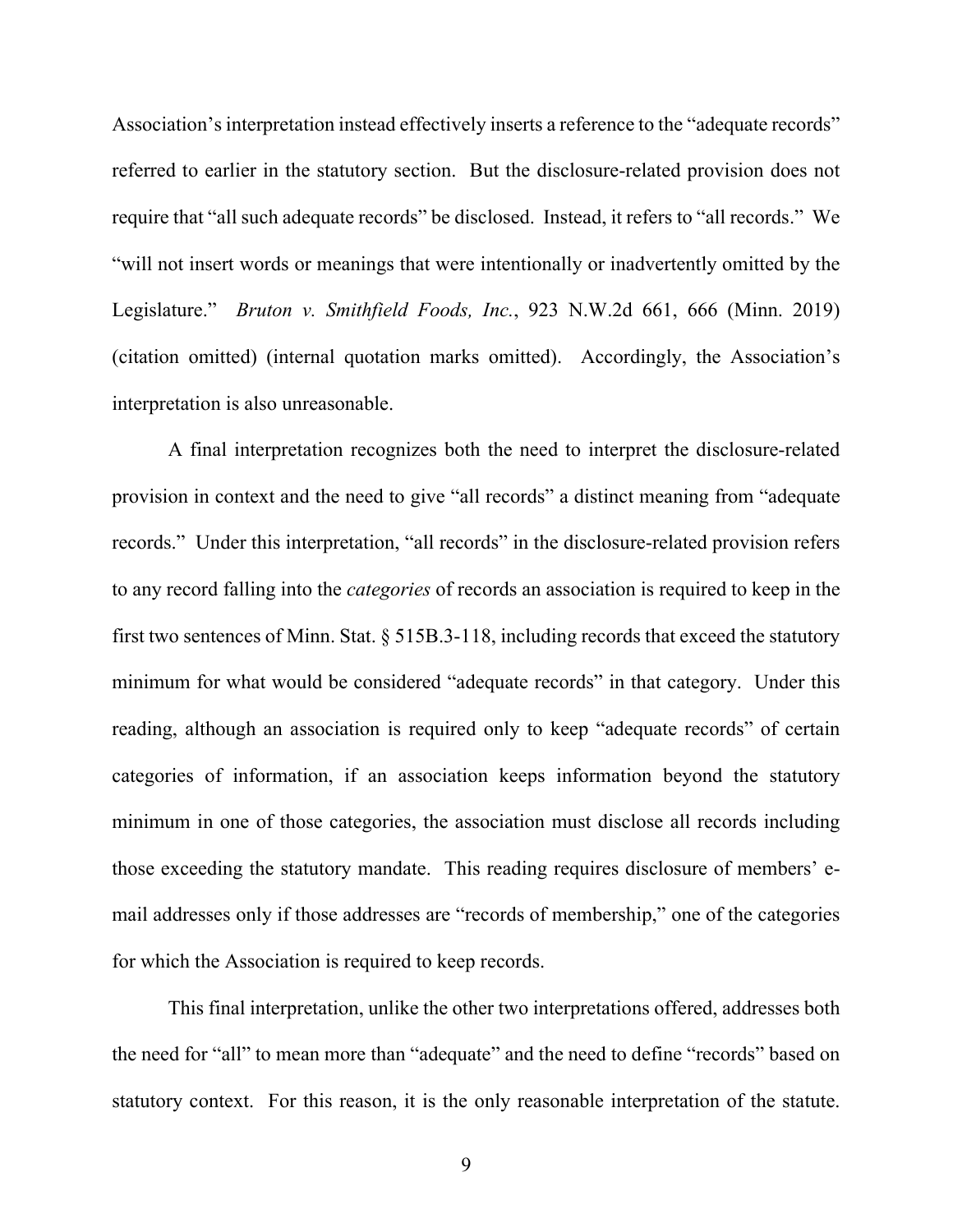Accordingly, we hold that "all records" under Minn. Stat. § 515B.3-118 refers to any record a common interest association keeps that falls under the categories listed in the first two sentences of the statute. These categories include an association's "records of its membership, unit owners meetings, board of directors meetings, committee meetings, contracts, leases and other agreements to which the association is a party, . . . material correspondence and memoranda relating to its operations," and "financial records." Minn. Stat. § 515B.3-118.

#### II.

Under the Act, all common interest associations must have bylaws that comply with the Act and that govern the running of the association. Minn. Stat. § 515B.3-106. A common interest association's governing documents "constitute a contract between the association and its individual members." *See Swanson v. Parkway Estates Townhouse Ass'n*, 567 N.W.2d 767, 768 (Minn. App. 1997); *cf. Med. Staff of Avera Marshall Reg'l Med. Ctr. v. Avera Marshall*, 857 N.W.2d 695, 702–03 (Minn. 2014) (holding that a hospital's bylaws created a contract where the employees governed by the bylaws agreed to be bound). Therefore, a breach of a common interest association's bylaws is actionable as a breach of contract.

Section 1 of the Association's bylaws states that the terms used in the bylaws "shall have the same meaning as they have in . . . the Act." The bylaws also express that in the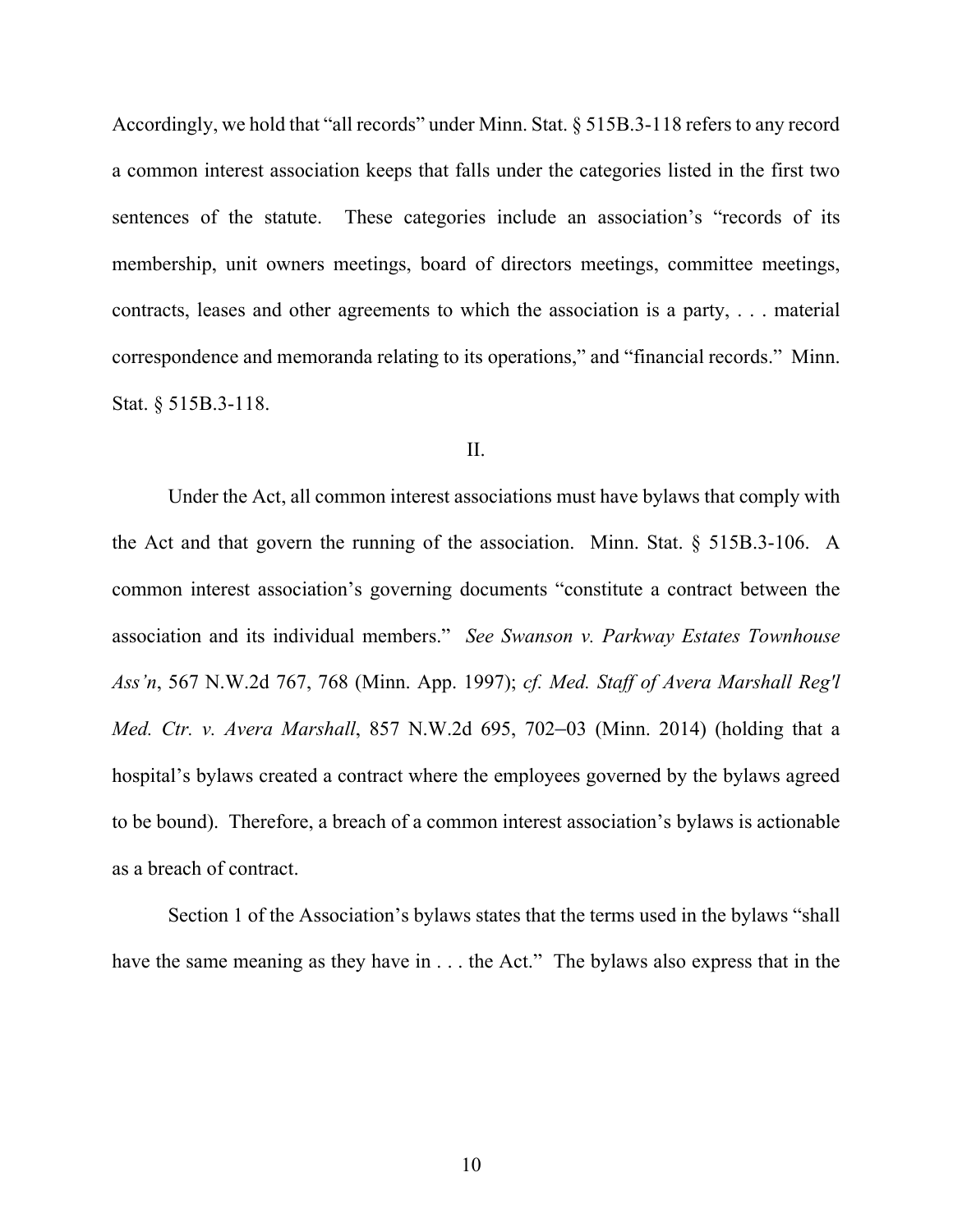event of conflict between the Act and the bylaws, "the Act shall control unless it permits the documents to control."

The records disclosure provision in the bylaws of the Association provides that, except for privileged or confidential information, "all Association records . . . shall be available for examination by Owners and Eligible Mortgagees for a proper purpose." At issue is the meaning of "all Association records." Although the bylaws provide slightly more detail than the statute by specifying "all *Association* records" and excluding privileged or confidential information, our analysis of this records disclosure provision ultimately leads us to the same conclusion as our preceding analysis of Minn. Stat. § 515B.3-118.

Association bylaws are interpreted according to contract interpretation principles. *See Swanson*, 567 N.W.2d at 768. "Contract interpretation is a question of law that we review de novo." *Valspar Refinish, Inc. v. Gaylord's, Inc.*, 764 N.W.2d 359, 364 (Minn. 2009) (citation omitted) (internal quotation marks omitted). If we find a contract ambiguous, however, the interpretation of that ambiguity is a question of fact for a jury. *Denelsbeck v. Wells Fargo & Co.*, 666 N.W.2d 339, 346 (Minn. 2003).

The primary purpose in construing a contract is to determine the intention of the parties based on the language of the contract. *Hall v. City of Plainview*, 954 N.W.2d 254, 266 (Minn. 2021). In the absence of ambiguity, we "enforce the agreement of the parties as expressed in the contract." *Caldas v. Affordable Granite & Stone, Inc.*, 820 N.W.2d 826, 832 (Minn. 2012). We also consider the context of an entire contract in construing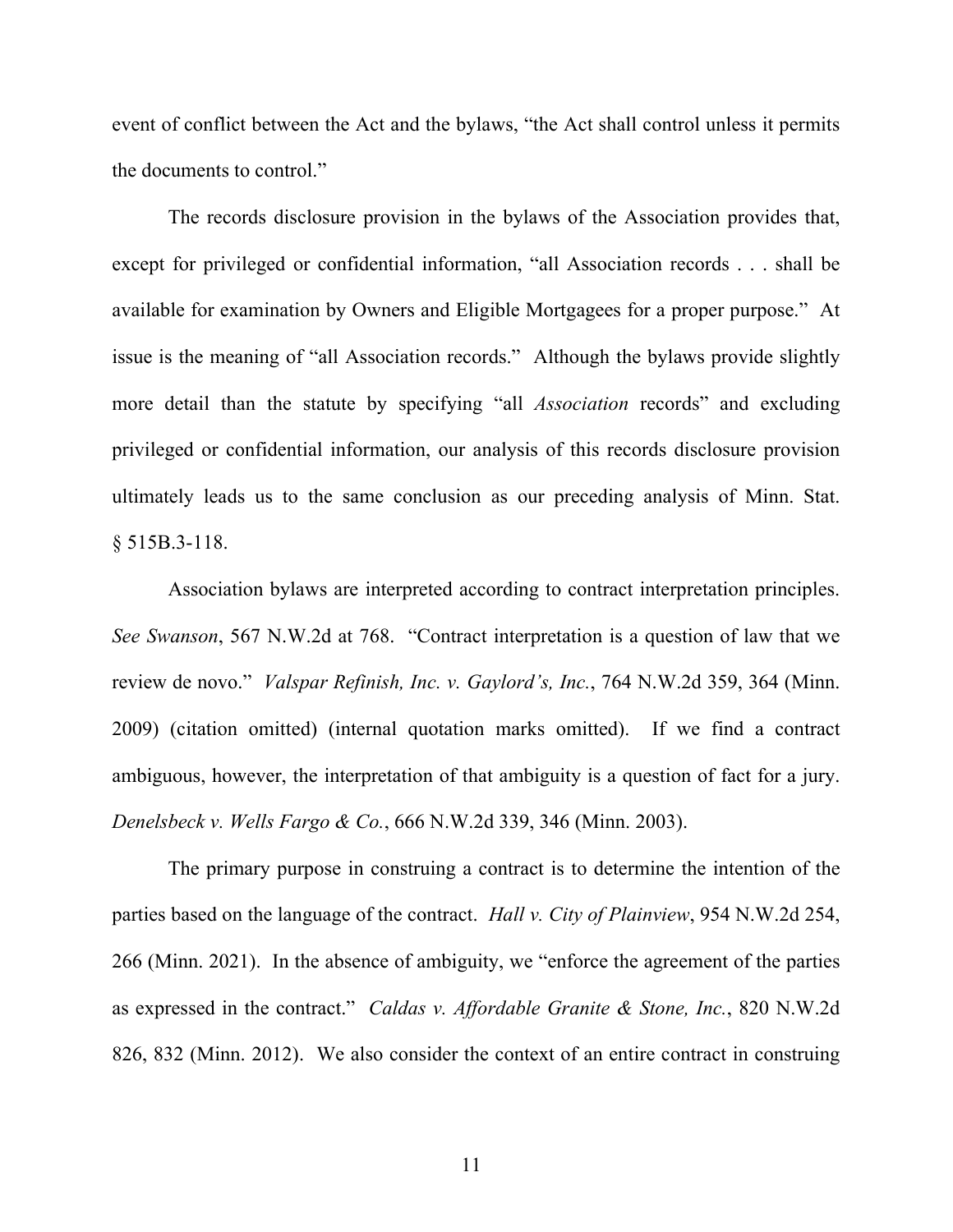specific provisions. *Brookfield Trade Ctr., Inc. v. Cnty. of Ramsey*, 584 N.W.2d 390, 394 (Minn. 1998).

The bylaws require the Association to make "all Association records" available to unit owners. Although "all Association records" is more specific than "all records" under Minn. Stat. § 515B.3-118, the phrase has at least two potential interpretations. Under the first interpretation, "all Association records" means literally any record in the Association's possession. Under the second interpretation, "all Association records" refers to the records required for disclosure under Minn. Stat. § 515B.3-118.

Between the two possible interpretations, only one is reasonable. Holding that "all Association records" is consistent with "all records" in Minn. Stat. § 515B.3-118 best effectuates the intent of the bylaws. The bylaws explicitly express that the terms used in the bylaws "shall have the same meaning as they have in [the Act]" and that "the Act shall control unless it permits the documents to control." This language suggests that the drafters of the bylaws intended to defer to the Act to define terms used in the bylaws. Therefore, we hold that the Association's bylaws unambiguously require the same level of disclosure as the Act.

#### III.

Having determined that Harkins is entitled to all records of membership, we now consider whether Harkins has sufficiently alleged that the e-mail addresses he seeks are records of membership such that his complaint survives a motion to dismiss. Harkins alleges in his complaint that the Association keeps e-mail addresses as records of its membership. The Association disputes this characterization, stating that "e-mail addresses